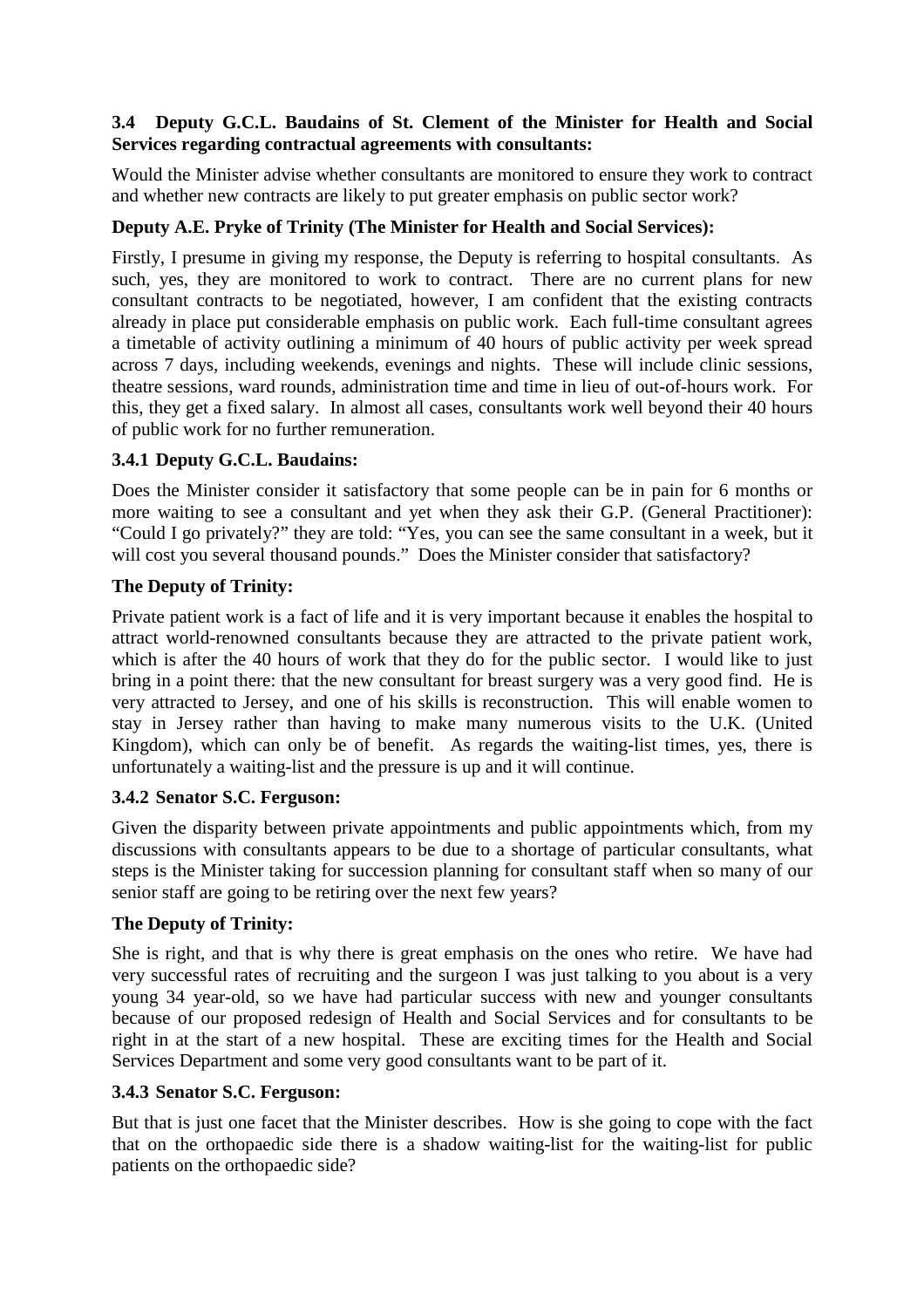### **The Deputy of Trinity:**

Let me make it very clear: there is no shadow list. Patients are referred by their G.P.s and I understand over the last 6 months for the surgical referrals there has been a 15 per cent increase in surgical referrals to consultants. That is a fact of our ageing society. The waitinglist is very clear and very transparent. We try and get everyone to see a consultant within 3 months of the referral letter. When that referral letter comes in, it is triaged, so the ones that the consultant triages, the ones that really need to be seen urgently, are seen.

## **3.4.4 Deputy M.R. Higgins:**

The Minister has told us that consultants work 40 hours on their public time. Can she tell us how many hours they work on private-sector work? If she does not know across the board, can she give us a generalisation of how many, and also tell us how the theatre time is divided between public and private work of these consultants?

### **The Deputy of Trinity:**

As I said, most consultants work well over 40 hours. Regarding theatre time, they tend to be in 4-hour blocks. Once they have done their 40 hours if they do public work, 30 per cent of the theatre time can be used for their private patients.

## **3.4.5 Deputy M.R. Higgins:**

Sorry, can I just clarify that? So are you saying that the consultants are working 52-hour weeks, 40 hours on public work, 12 hours on private work and ... was it one hour, did you say, or was it 3 hours of their theatre time is for private work?

### **The Deputy of Trinity:**

That split is extremely complicated because out of contracted hours for surgeons - it is only for surgeons within theatre time - it works on the activity. If it is theatre activity, they can work a certain percentage of the theatre time of activity, not after their 40 hours.

### **3.4.6 The Deputy of St. Ouen:**

Would the Minister tell this Assembly what is the average annual cost to the States of employing a consultant?

### **The Deputy of Trinity:**

I have not got that detail in front of me but I am happy to get that. I should think the consultants vary in their fees depending on where they are and the experience that they have.

### **The Deputy of St. Ouen:**

I am grateful for the Minister's response. Perhaps she would circulate that to all Members?

### **The Deputy of Trinity:**

Yes.

### **3.4.7 Deputy J.H. Young:**

Could the Minister confirm that in addition to those hours that these consultants work that she has explained that the consultants are required to be on call in order to be able to deal with clinical emergencies and references from their junior doctors throughout the 24-hour period?

#### **The Deputy of Trinity:**